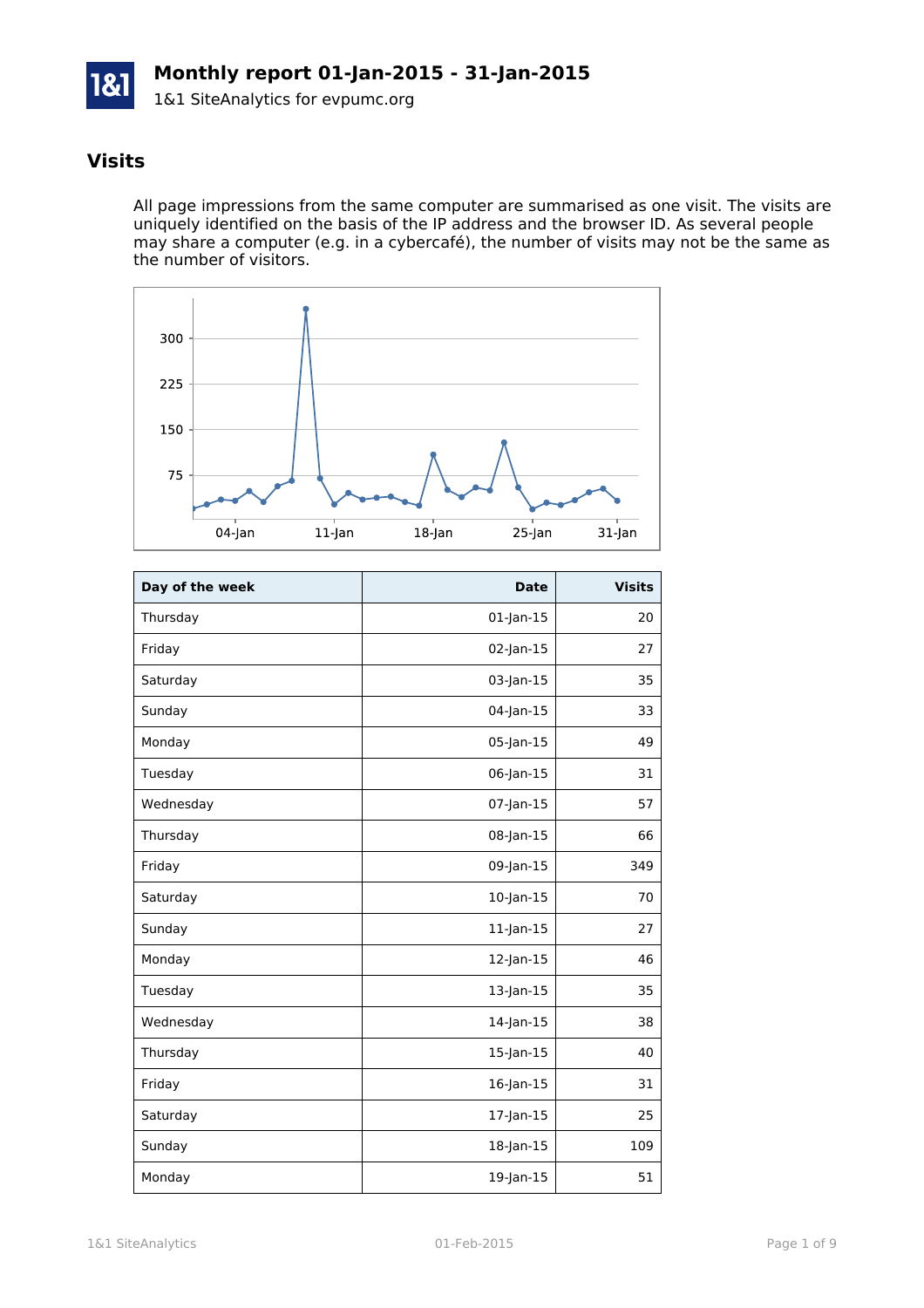| Day of the week | <b>Date</b>     | <b>Visits</b> |
|-----------------|-----------------|---------------|
| Tuesday         | 20-Jan-15       | 39            |
| Wednesday       | 21-Jan-15       | 55            |
| Thursday        | 22-Jan-15       | 50            |
| Friday          | 23-Jan-15       | 129           |
| Saturday        | 24-Jan-15       | 55            |
| Sunday          | 25-Jan-15       | 19            |
| Monday          | 26-Jan-15       | 30            |
| Tuesday         | 27-Jan-15       | 26            |
| Wednesday       | 28-Jan-15       | 34            |
| Thursday        | 29-Jan-15       | 47            |
| Friday          | 30-Jan-15       | 53            |
| Saturday        | 31-Jan-15       | 33            |
|                 | <b>Total</b>    | 1,709         |
|                 | <b>Averages</b> | 55            |

## **Search engines**

Using this analysis, you can identify the search engines used by your visitors. You can also see how many visitors reach your pages via the respective search engines.



| <b>Search engines</b> | <b>Visits</b> | %        |
|-----------------------|---------------|----------|
| www.google.com        | ∍             | 75.00 %  |
| www.google.com.au     |               | 25.00 %  |
| <b>Total</b>          |               | 100.00 % |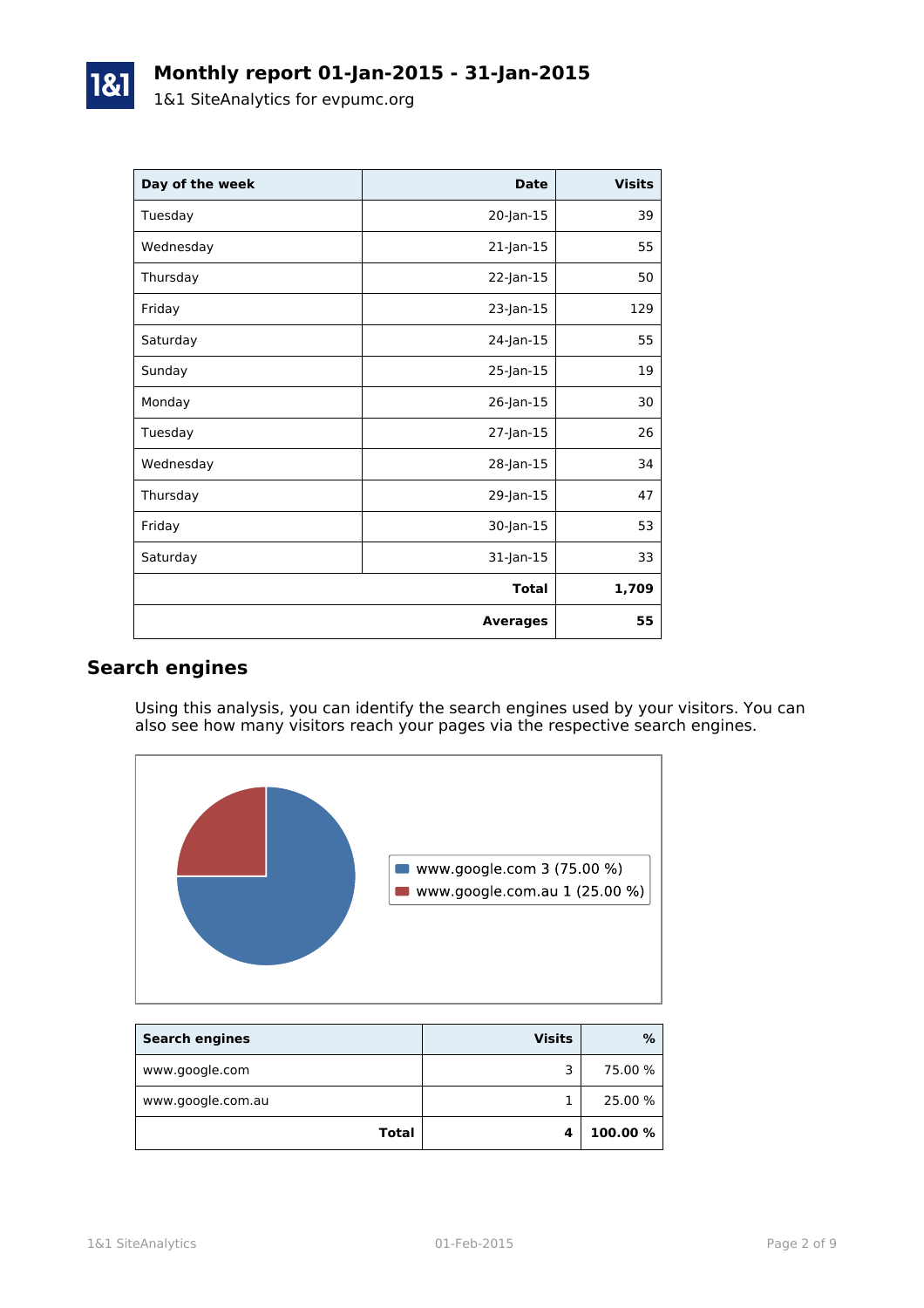#### **Search terms**

The table shows the search terms by means of which your website was found most frequently. Every row contains a search term. For example, if somebody found your website by means of the phrase "repair car", both "repair" and "car" will be displayed as independent terms in the table.

*No data available.*

#### **Most frequently accessed pages**

You can see the most frequently accessed pages. Only fully loaded pages are counted. Individual page elements, such as images or other elements, are not counted individually. This includes all files with the extensions .png, .jpg, jpeg, .gif, .swf, .css, .class, and .js.

| <b>Most frequently accessed pages</b>             | <b>Page impressions</b> | $\%$   |
|---------------------------------------------------|-------------------------|--------|
| /Default.htm                                      | 603                     | 20.48% |
| /Sermons.htm                                      | 81                      | 2.75 % |
| /Elim.htm                                         | 76                      | 2.58 % |
| /Stats.htm                                        | 56                      | 1.90%  |
| /Announce.htm                                     | 51                      | 1.73 % |
| /NewsLetterIdx.htm                                | 49                      | 1.66 % |
| /Calendar.htm                                     | 47                      | 1.60%  |
| /M-Statement.htm                                  | 47                      | 1.60%  |
| /St_Johns.htm                                     | 46                      | 1.56 % |
| /Believe.htm                                      | 42                      | 1.43 % |
| /Worship.htm                                      | 42                      | 1.43 % |
| /web_links.htm                                    | 42                      | 1.43 % |
| /Elim-HISTORY.htm                                 | 29                      | 0.99%  |
| /NewsLtrs/Church Newsletter December 2<br>013.pdf | 26                      | 0.88%  |
| /CalendarOld.htm                                  | 23                      | 0.78%  |
| /NewsLtrs/Church Newsletter December 2<br>014.pdf | 23                      | 0.78%  |
| /Ann010514.htm                                    | 22                      | 0.75%  |
| /Ann092114.htm                                    | 21                      | 0.71%  |
| /Ann020914.htm                                    | 21                      | 0.71%  |
| /Ann042714.htm                                    | 21                      | 0.71%  |
| /Ann012614.htm                                    | 21                      | 0.71%  |
| /Ann042014.htm                                    | 20                      | 0.68%  |
| /valley_views1013.htm                             | 20                      | 0.68%  |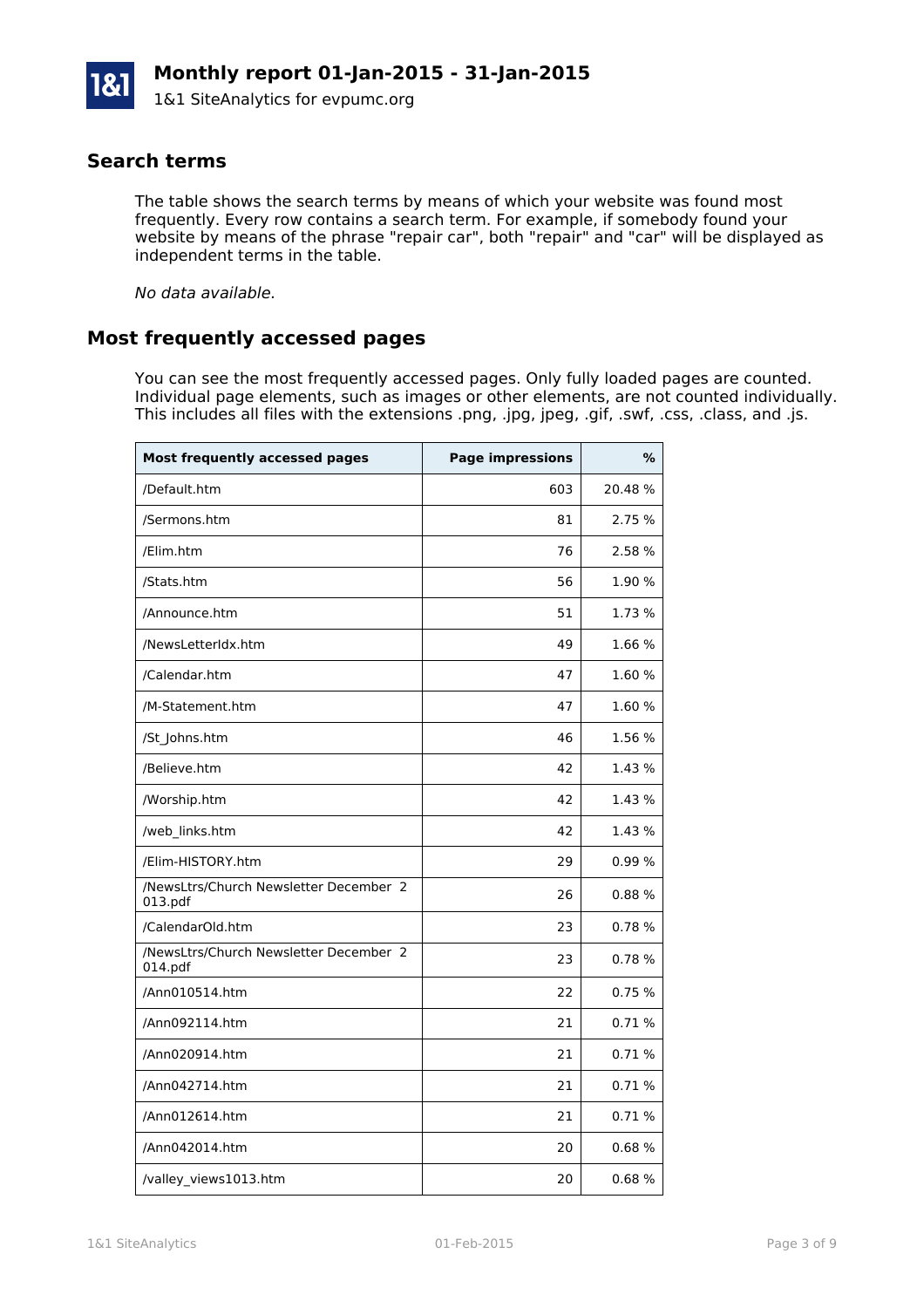

1&1

| <b>Most frequently accessed pages</b>            | <b>Page impressions</b> | %       |
|--------------------------------------------------|-------------------------|---------|
| /valley_views1113.htm                            | 20                      | 0.68%   |
| /Elim M-Statement.htm                            | 20                      | 0.68%   |
| /valley_views0813.htm                            | 20                      | 0.68%   |
| /Ann032314.htm                                   | 19                      | 0.65%   |
| /Ann011914.htm                                   | 19                      | 0.65%   |
| /Ann0030214.htm                                  | 19                      | 0.65%   |
| /Ann020214.htm                                   | 19                      | 0.65%   |
| /Ann022314.htm                                   | 19                      | 0.65%   |
| /Ann050414.htm                                   | 19                      | 0.65%   |
| /St_Johns-HISTORY.htm                            | 19                      | 0.65%   |
| /Ann021614.htm                                   | 19                      | 0.65%   |
| /Ann041314.htm                                   | 19                      | 0.65%   |
| /Ann040614.htm                                   | 19                      | 0.65%   |
| /Ann072714.htm                                   | 19                      | 0.65%   |
| /StJohns_M-Statement.htm                         | 18                      | 0.61%   |
| /Ann030914.htm                                   | 18                      | 0.61%   |
| /Ann072014.htm                                   | 18                      | 0.61%   |
| /valley_views0913.htm                            | 18                      | 0.61%   |
| /Ann033014.htm                                   | 18                      | 0.61%   |
| /NewsLtrs/Church Newsletter January 2014<br>.pdf | 18                      | 0.61%   |
| /Ann083114.htm                                   | 18                      | 0.61%   |
| /Ann052514.htm                                   | 17                      | 0.58%   |
| /Ann070614.htm                                   | 17                      | 0.58%   |
| /Ann080314.htm                                   | 17                      | 0.58 %  |
| /Ann061514.htm                                   | 17                      | 0.58%   |
| Other                                            | 1,052                   | 35.73 % |
| <b>Total</b>                                     | 2,944                   | 100.00% |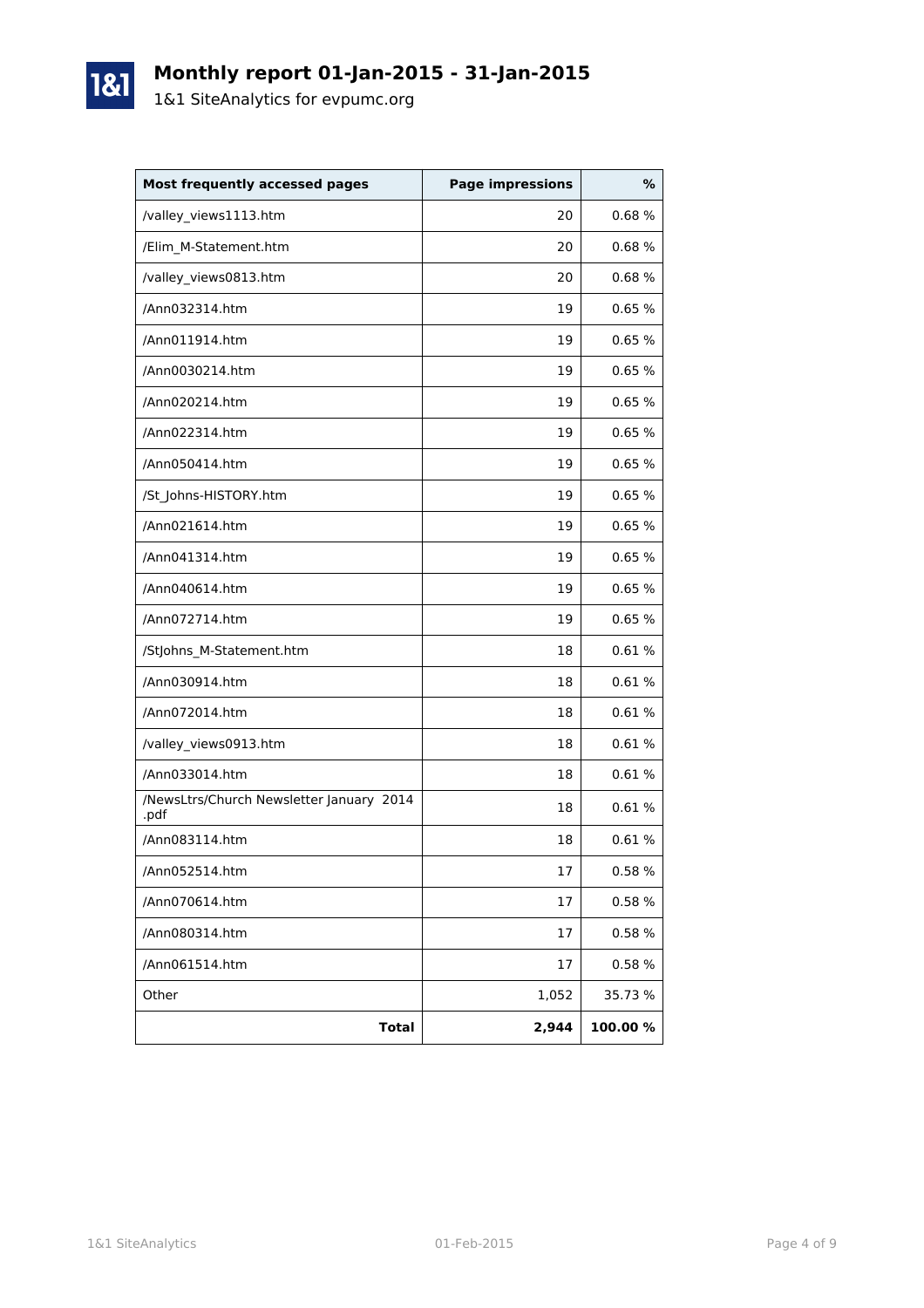

#### **Browsers**

This chart shows the browsers used by your visitors. For example, this helps you to identify the browsers for which you need to optimise your website.



| <b>Browsers</b>         | <b>Visits</b> | %        |
|-------------------------|---------------|----------|
| Internet Explorer       | 348           | 37.58 %  |
| <b>General Crawlers</b> | 192           | 20.73 %  |
| Chrome                  | 130           | 14.04 %  |
| Mozilla 5               | 104           | 11.23 %  |
| Firefox                 | 68            | 7.34 %   |
| Safari                  | 16            | 1.73 %   |
| Opera                   | 5             | 0.54%    |
| iPhone                  | 4             | 0.43%    |
| Mozilla 2               | 4             | 0.43%    |
| Other                   | 55            | 5.94 %   |
| Total                   | 926           | 100.00 % |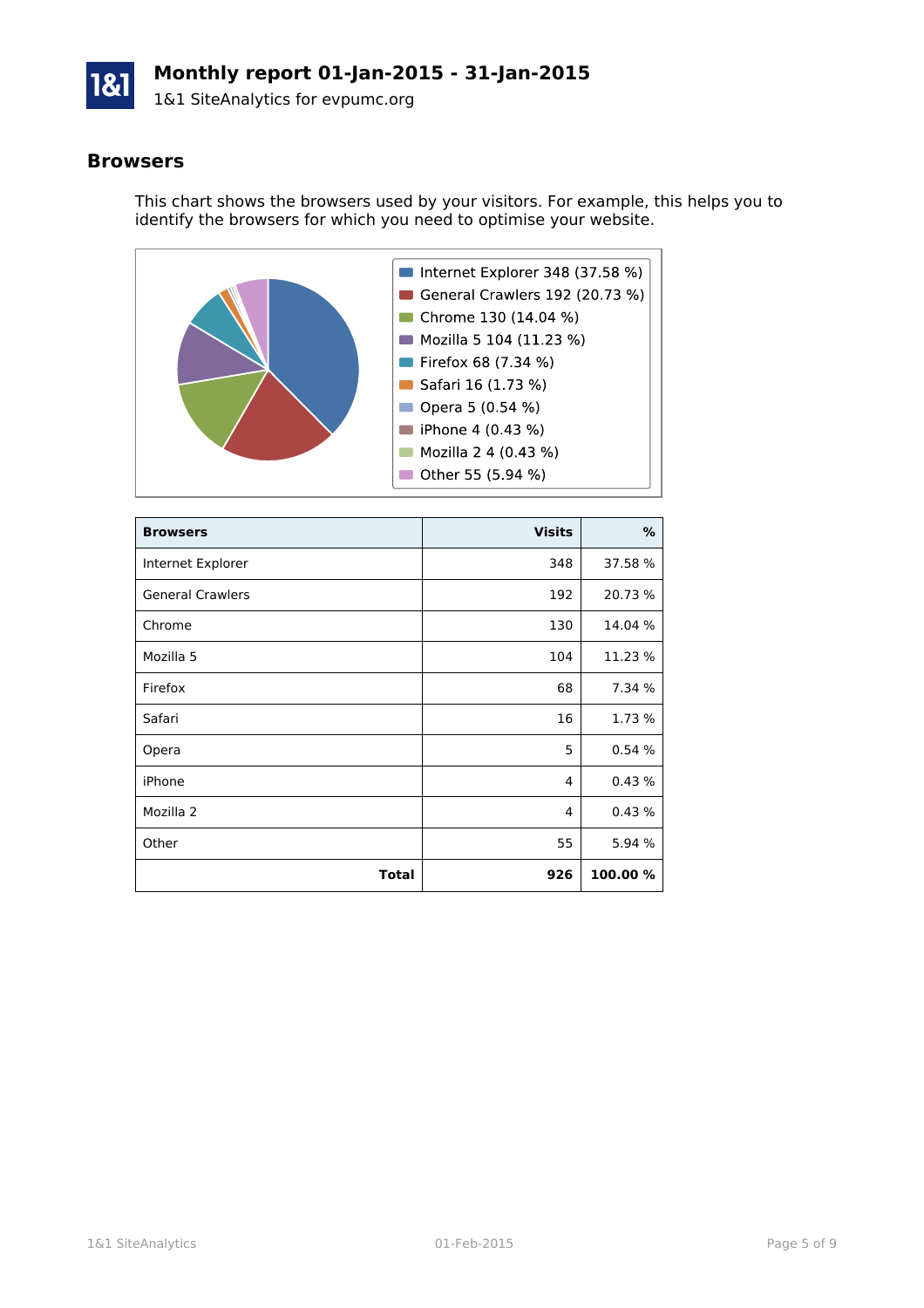# **Monthly report 01-Jan-2015 - 31-Jan-2015**

1&1 SiteAnalytics for evpumc.org

## **Operating systems**

You can see the operating systems used by your visitors. This information helps you to find out for which operating systems you may need to optimise your website.



| <b>Operating systems</b> | <b>Visits</b>  | %        |
|--------------------------|----------------|----------|
| Windows XP               | 233            | 13.63 %  |
| Windows 7                | 227            | 13.28 %  |
| iPhone                   | 83             | 4.86 %   |
| Linux                    | 60             | 3.51 %   |
| Windows Vista            | 34             | 1.99 %   |
| Windows NT               | 32             | 1.87 %   |
| Mac OS X                 | 23             | 1.35 %   |
| Android                  | $\overline{7}$ | 0.41%    |
| Samsung                  | 6              | 0.35%    |
| Other                    | 1,004          | 58.75 %  |
| <b>Total</b>             | 1,709          | 100.00 % |

#### **Referring pages**

You can see the pages that referred your visitors to your website. Referring pages may be other websites or search engines. The complete URL is displayed.

| <b>Referring pages</b>             | <b>Visits</b> | ℅       |
|------------------------------------|---------------|---------|
| www.google.com/                    | 8             | 40.00 % |
| www.bing.com/search                | 3             | 15.00 % |
| www.google.com/url                 | ٦             | 15.00 % |
| www.susumc.org/index.php/lewisburg |               | 10.00 % |
| domainsigma.com/whois/evpumc.org   |               | 5.00 %  |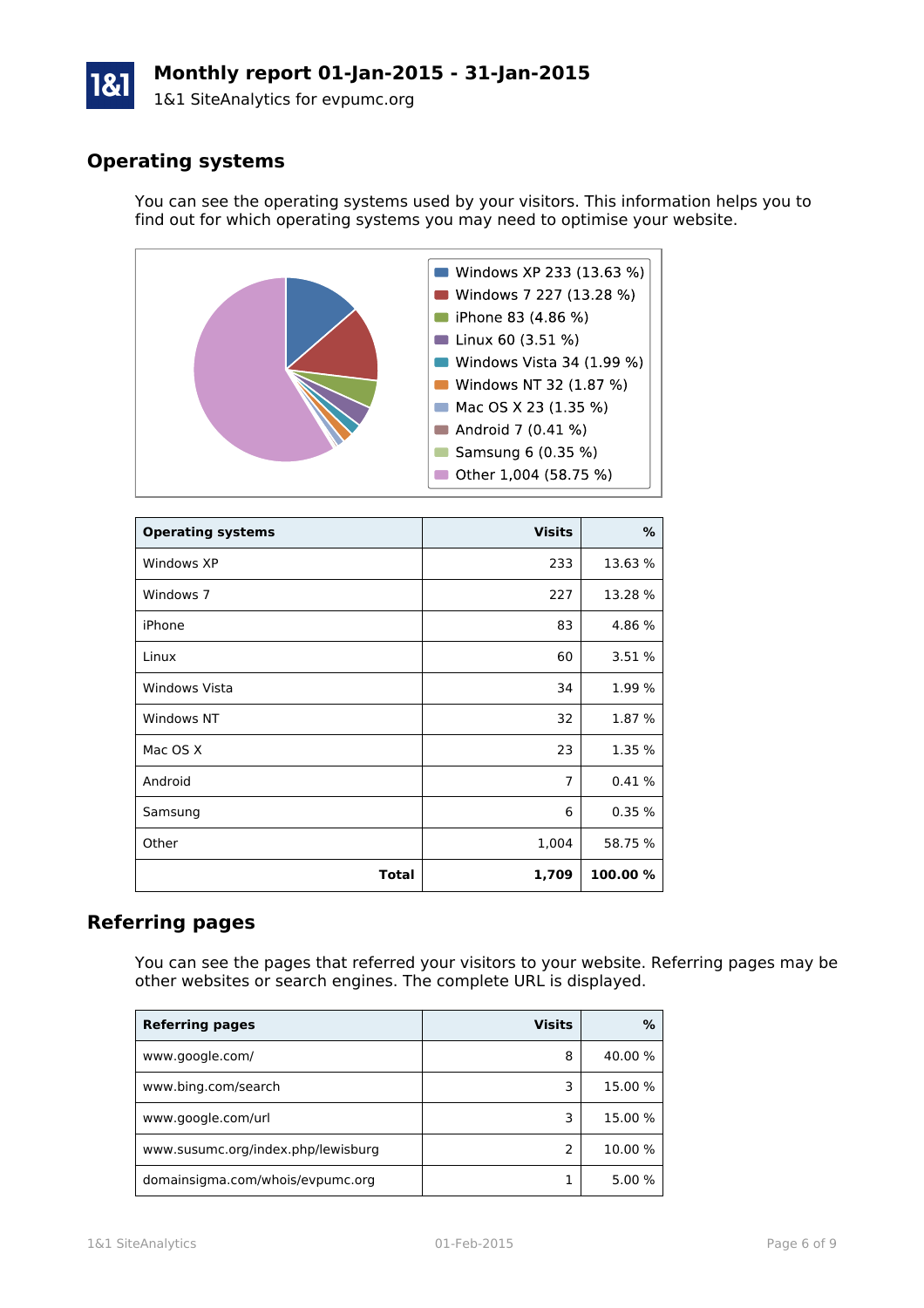

| <b>Referring pages</b> | <b>Visits</b> | %        |
|------------------------|---------------|----------|
| vidimo.net             |               | 5.00 %   |
| www.google.com.au/url  |               | 5.00 %   |
| get4dl.net             |               | 5.00 %   |
| <b>Total</b>           | 20            | 100.00 % |

#### **Visits from continents**

This analysis shows which continents your visitors come from.

| <b>Continents</b> | <b>Visits</b> | %        |
|-------------------|---------------|----------|
| North America     | 890           | 63.11 %  |
| Europe            | 277           | 19.66 %  |
| Asia              | 241           | 17.10 %  |
| Australia         | 1             | 0.06%    |
| South America     | 1             | 0.06%    |
| Total             | 1,410         | 100.00 % |

#### **Visits from countries**

This analysis shows which countries your visitors come from. This information indicates the countries that your website should focus on or the countries for which it still needs to be optimised.

| <b>Countries</b>     | <b>Visits</b> | $\%$    |
|----------------------|---------------|---------|
| <b>United States</b> | 875           | 62.00 % |
| China                | 168           | 11.93 % |
| France               | 104           | 7.40 %  |
| Israel               | 68            | 4.85 %  |
| Germany              | 48            | 3.38 %  |
| Russia               | 43            | 3.06 %  |
| Ukraine              | 26            | 1.85 %  |
| Estonia              | 23            | 1.66 %  |
| Canada               | 15            | 1.08 %  |
| Netherlands          | 15            | 1.08 %  |
| Austria              | 5             | 0.38%   |
| United Kingdom       | 4             | 0.32%   |
| Hong Kong            | 3             | 0.19%   |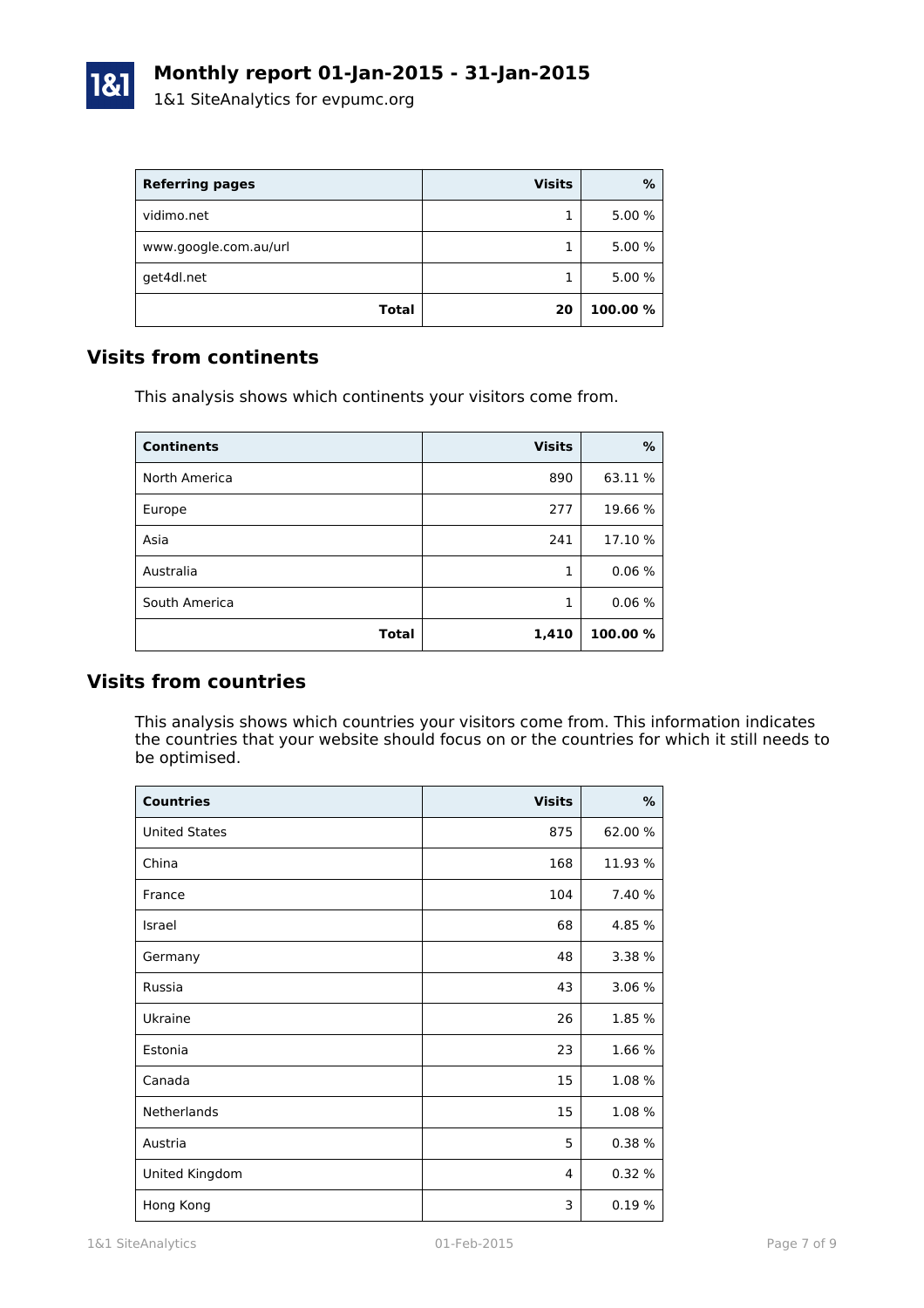| <b>Countries</b> | <b>Visits</b> | $\%$    |
|------------------|---------------|---------|
| Czech Rep.       | 2             | 0.13%   |
| Lithuania        | $\mathbf{1}$  | 0.06%   |
| S. Korea         | $\mathbf{1}$  | 0.06%   |
| Australia        | 1             | 0.06%   |
| Italy            | $\mathbf{1}$  | 0.06%   |
| Turkey           | $\mathbf{1}$  | 0.06%   |
| Poland           | $\mathbf{1}$  | 0.06%   |
| Venezuela        | 1             | 0.06%   |
| Moldova          | $\mathbf{1}$  | 0.06%   |
| Denmark          | $\mathbf{1}$  | 0.06%   |
| Other            | 2             | 0.11%   |
| <b>Total</b>     | 1,411         | 100.00% |

## **Visits from cities**

1&1

This analysis shows which cities your visitors come from

| <b>Cities</b>            | <b>Visits</b> | %       |
|--------------------------|---------------|---------|
| <b>US: Mountain View</b> | 317           | 22.45 % |
| US:                      | 199           | 14.10 % |
| CN:                      | 134           | 9.50 %  |
| FR:                      | 104           | 7.40 %  |
| US: Washington           | 79            | 5.61 %  |
| IL:                      | 68            | 4.85 %  |
| RU:                      | 40            | 2.81 %  |
| US: Seattle              | 38            | 2.68 %  |
| DE:                      | 37            | 2.62 %  |
| US: Las Vegas            | 34            | 2.42 %  |
| CN: Beijing              | 27            | 1.91 %  |
| UA: Kisel?v              | 26            | 1.85 %  |
| US: Sayreville           | 23            | 1.66 %  |
| EE:                      | 23            | 1.66 %  |
| US: Woodbridge           | 21            | 1.47 %  |
| US: Sunnyvale            | 20            | 1.40 %  |